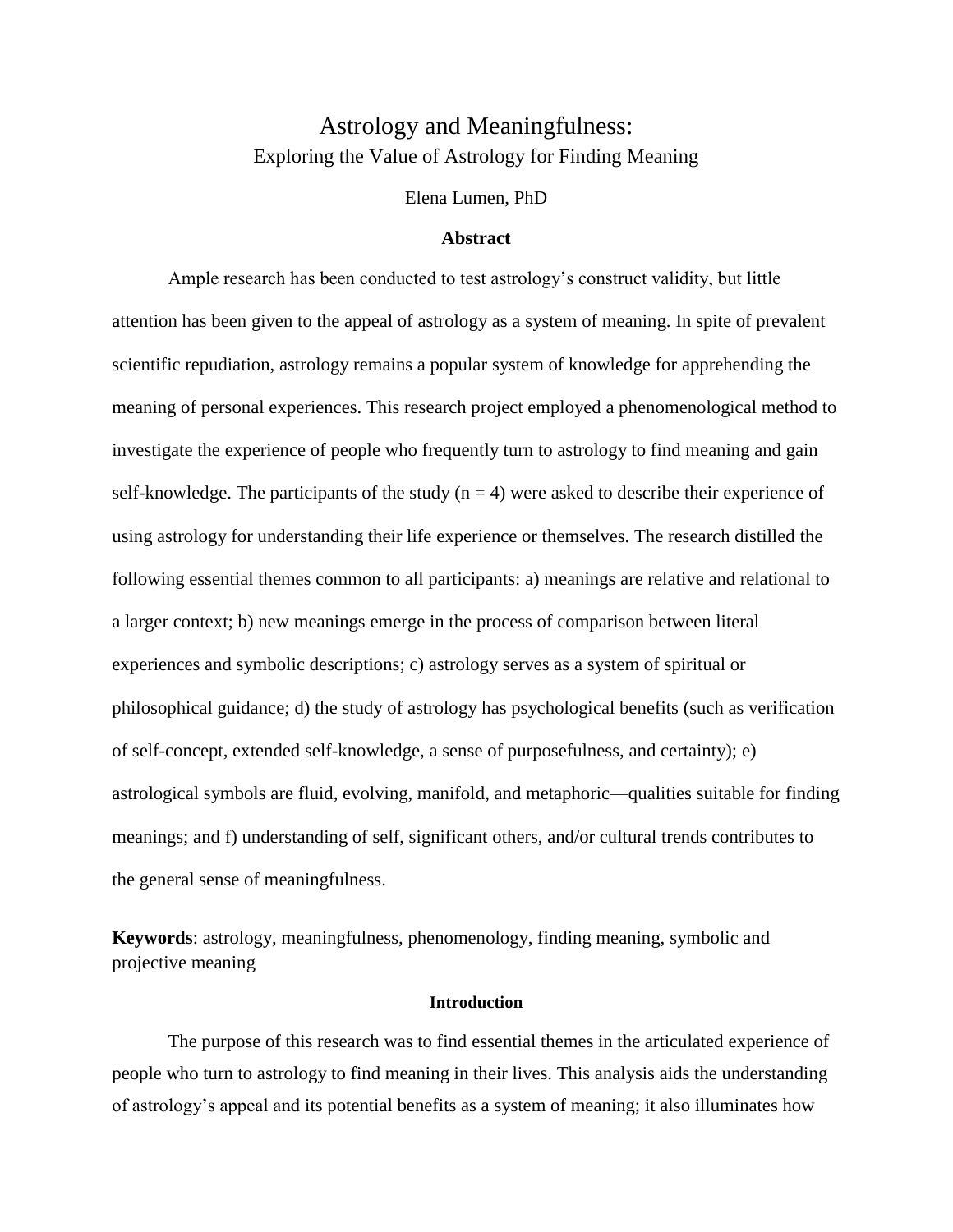astrology lends itself to the psychologically significant process of finding meaning. Using the qualitative phenomenological method, four in-depth interviews were analyzed in order to identify the essential themes in the process of finding meaning with the aid of astrology. The sample consisted of two men and two women, ranging in age from 33 to 64 years old. Three participants were Caucasian, and one southern Asian. The author is not aware of the international research on astrology's appeal for finding meaning, but she hypothesizes that the results are generalizable, as they align with those of other studies conducted in the USA and Europe on the reasons for astrology's appeal.<sup>1</sup>

#### *History of Research on Astrology*

More than 2000 years ago, Ptolemy pointed out that "astrology could not claim to be an exact science like astronomy, since astronomy dealt exclusively with the abstract mathematics of the perfect celestial movements, while astrology applied that knowledge to the necessarily less predictable imperfect arena of terrestrial and human activity.<sup> $2$ </sup> This point remains relevant today, as astrology is generally considered a pseudoscience because it cannot demonstrate exact results when tested with the methods of natural sciences. As a discipline that deals with the changeable nature of human behavior, character, and experiences, both external and internal, astrology is similar to other social sciences, such as psychology and sociology, and cannot be reduced exclusively to objectively identifiable and quantifiable variables. Of those scientific studies of astrology conducted in the last 70 years, the vast majority were based on a quantifiable approach to testing astrology's construct validity, such as correlations between the psychological scores of extroversion/introversion and sun signs, or between the moon cycles and the number of homicides/suicides. Such studies produced ambiguous results and are generally credited as proof of astrology's invalidity.<sup>3</sup>

Frankl<sup>4</sup> discussed the idea of *dimensional ontology*—the analysis of a multidimensional phenomenon from a dimension lower than its own may produce ambiguous and contradictory results. Dimensional ontology occurs when research methods rooted in the natural science paradigm and designed to test observable and quantifiable data are applied to a multidimensional system of knowledge such as astrology. The natural scientific approach to social disciplines has been criticized for its inability to study subjective internal experiences, as opposed to observable external behaviors. In the past 50 years, psychology as a science has expanded in its theories and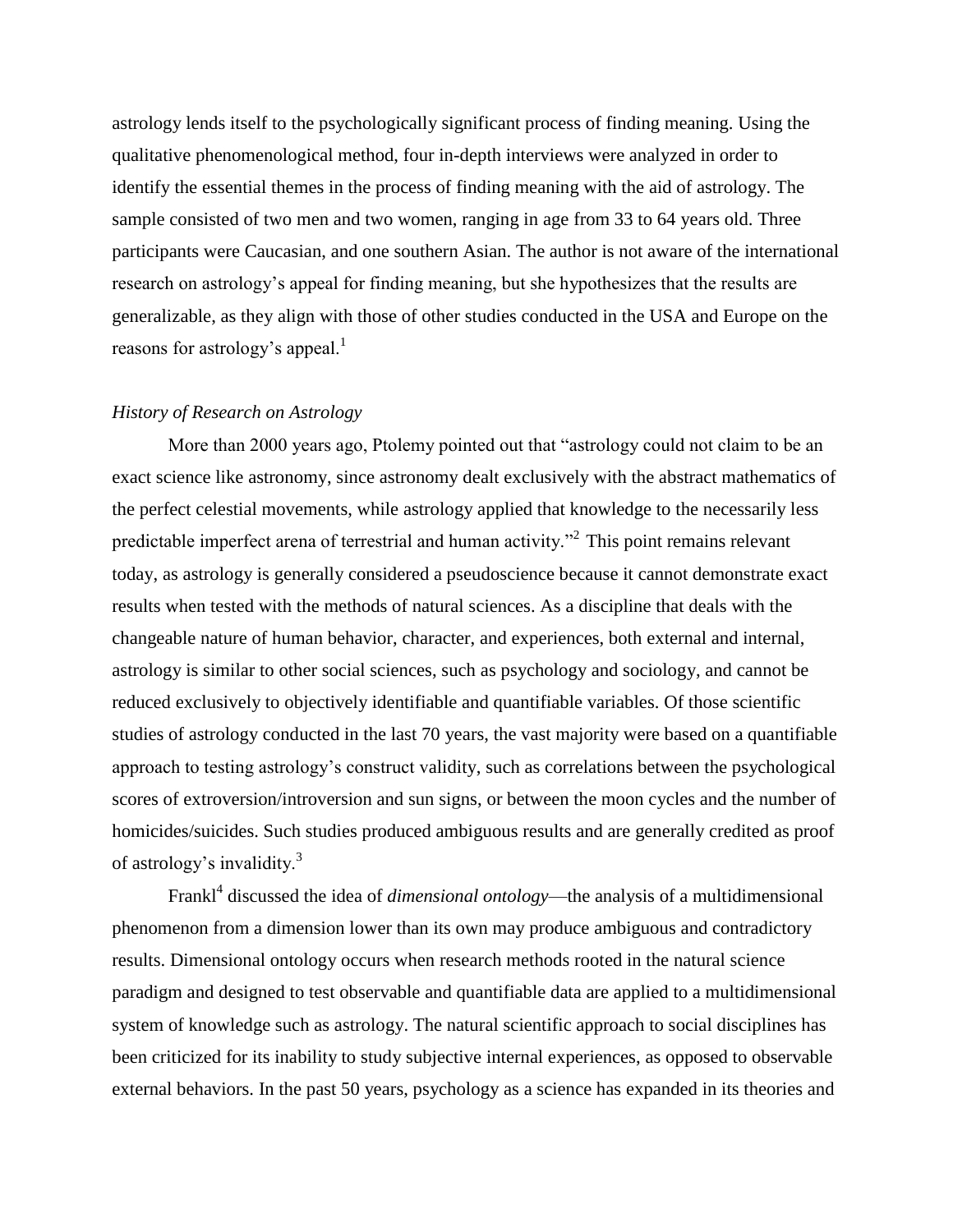research methods from a purely behaviorist approach to a cognitive, and even existential, humanistic perspective; nonetheless, the natural scientific paradigm remains predominant in application to psychological research. Such an approach is concerned with the cause-and-effect (or stimulus–response) relationship between two variables, where one is tested for its influence on the other; and in psychology, it is the connection between observable and measurable variables and the resulting behaviors.<sup>5</sup>

A qualitative research methodology has been developing in response to a need for investigation of subjective and internal experiences, or experiences that cannot be understood or studied by observing behavioral expressions only. Phenomenology was developed by Edmund Husserl as a methodology that aimed to understand and contact phenomena as they are lived and experienced. Giorgi and other social science researchers further developed and adapted this methodology to the needs of psychological and social research.<sup>6</sup> Phenomenology approaches the studied phenomenon as a system and is not based on the principles of object/subject dualism or causality. The phenomenological psychological method has been chosen for this research as particularly suitable for the systemic, symbolic, and metaphoric nature of astrology.

#### **Study design**

Four participants ( $n = 4$ ) participated in the study. The participants' knowledge of astrology varied from intermediate to professional. All participants had some form of higher education ranging from a bachelor's to a doctoral degree. Two were divorced and two unmarried; they ranged in age from 33 to 64 years old. Three participants were Caucasian, and one South Asian. There were two males and two females. During a semi-structured one-hour inperson interview, the participants were asked to provide a few examples of how they used astrology to understand significant life experiences. They were also invited to speak about the benefits and drawbacks of using astrology in their lives. Their narratives were recorded and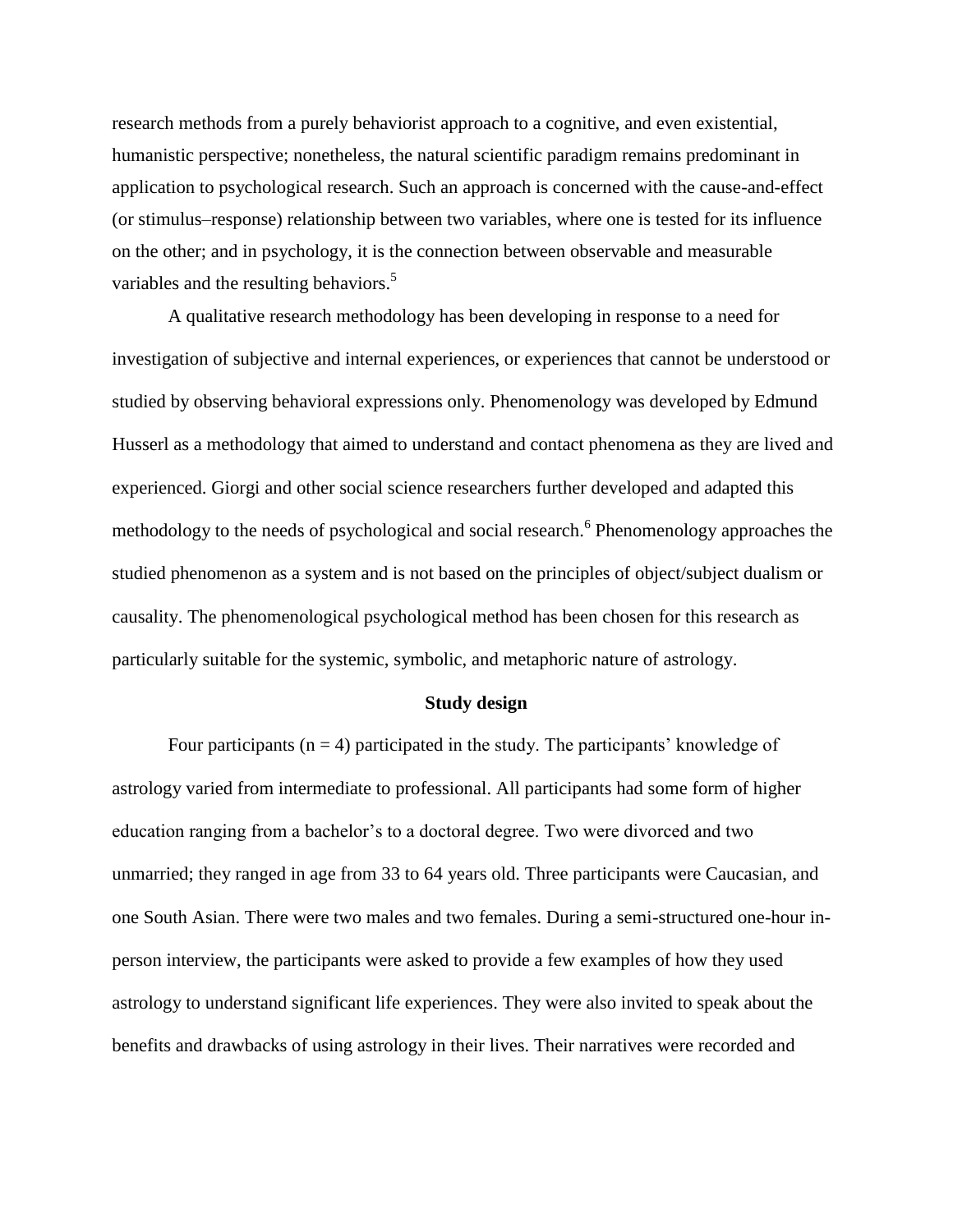transcribed into hundreds of pages of data, which was later analyzed according to the phenomenological methodology.

Because of its emphasis on the participants' lived experiences, the phenomenological method does not require a large number of participants. The life experiences provide ample raw data for investigation. The focus of the qualitative phenomenological study is not to statistically prove or disprove some phenomena, as was discussed earlier in this article, but to investigate and distill the essential themes present in the studied experience. The validity of the qualitative study findings is in their practical applicability to other phenomena of similar nature (e.g., meaning making, symbolic meaning making, and value of symbols for meaning making). The results of this study find support in previous research, which focused on the reasons for astrology's appeal and popularity<sup>1</sup> and the process of meaning making.<sup>7,8</sup> For a complete discussion of this study's methodology, study design, data treatment, and limitations, interested readers are referred to the published dissertation by the author of this article.<sup>9</sup>

The phenomenological method requires the following steps in treating the data: (a) bracketing; (b) getting a sense of the whole from the entire description and then dividing the description into meaning units; (c) expressing meaning units in a psychological language; (d) reducing the essential meaning units, or *constituents*, pertaining to the phenomena studied; (e) obtaining a description of a situated structure; and (f) obtaining a description of a general structure by comparing the situated structures for the repeated meaning units.

The essence of the phenomenological method is *reducing* (eliminating) nonessential elements in the narrative to those which are essential or, in phenomenological terms, *invariant*. In other words, the final description, called the *structure of meaning*, cannot be removed from the individual narrative without altering its essential meaning. After individual narratives have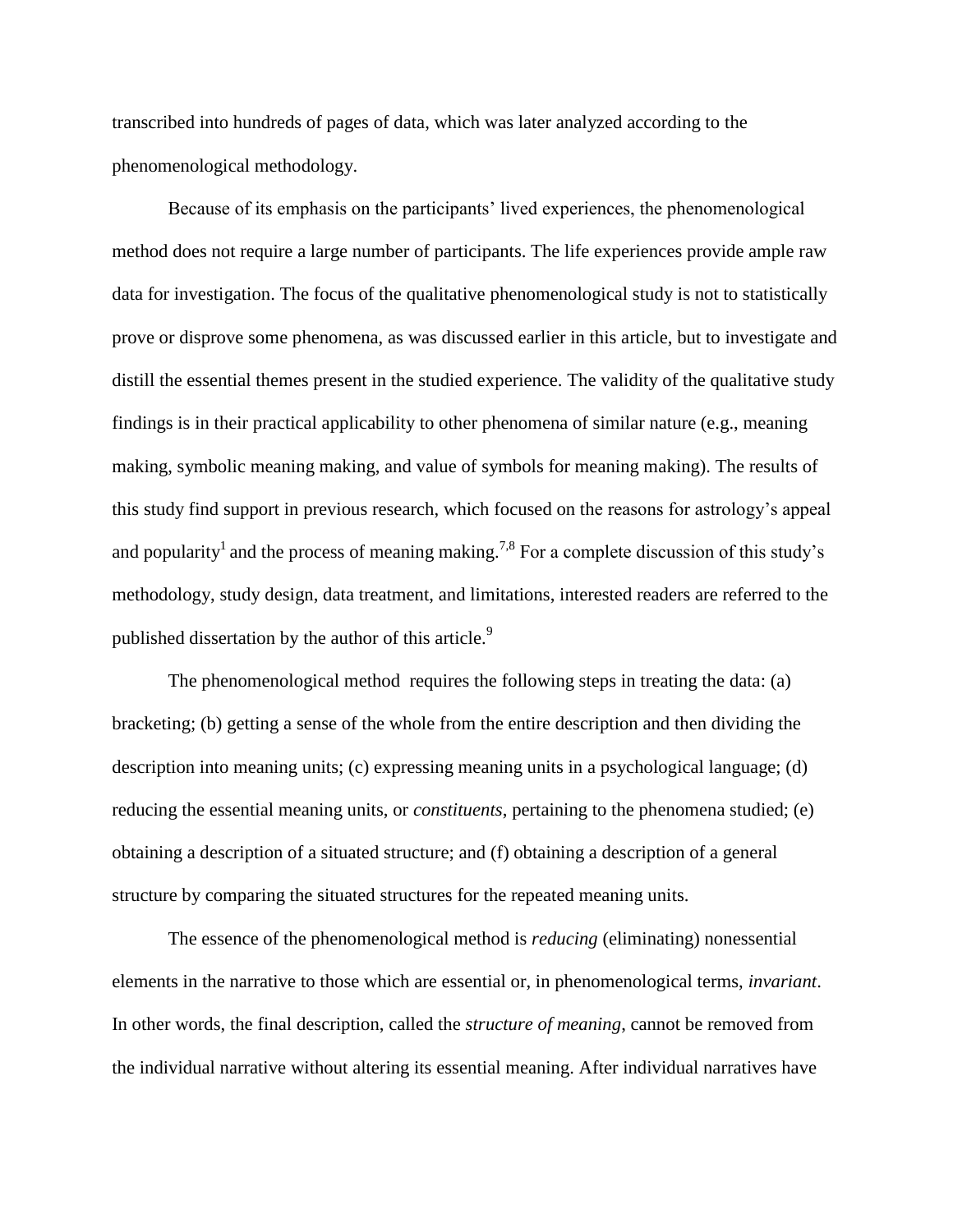been reduced, the resulting structures are compared to one another until a final reduction is made. The final structure contains the key themes common to all or most individual structures and captures the essence of the phenomena under investigation. In this study, the final structure contains all the key themes in the experience of finding meaning with astrology. These themes will be presented and discussed in the following section.

This study had a few delimitations. One delimitation was that the sample chosen for the study was limited to people knowledgeable about and favorably disposed to astrology. The positive regard of astrology was implied in the fact that the participants had employed it to interpret their life experiences. Consequently, the results may not be generalized to people who do not believe in astrology or do not know astrology well. Although the researcher supposes that astrology may be valuable to people who are skeptical or unfamiliar with its principles, the nature of the study excluded this group from consideration. Future research into the value of metaphor and symbolic meaning for finding meaning may illuminate this issue more fully.

#### **Results**

#### *Meanings are Relative to a Broader Context*

One of the main findings of this research is that meanings are relative; in other words, new meanings are found in relation to a broader philosophical or spiritual context provided by astrology. The new meanings emerge in the process of comparison between subjective understanding of one's experience and symbolic meaning associated with astrological symbolism such as planetary transits concurrent with the experience, or natal chart interpretations applied to the concrete situations. When accurate correlations are found, the participants' subjective experience becomes illuminated, which produces a shift in understanding from ego-centric and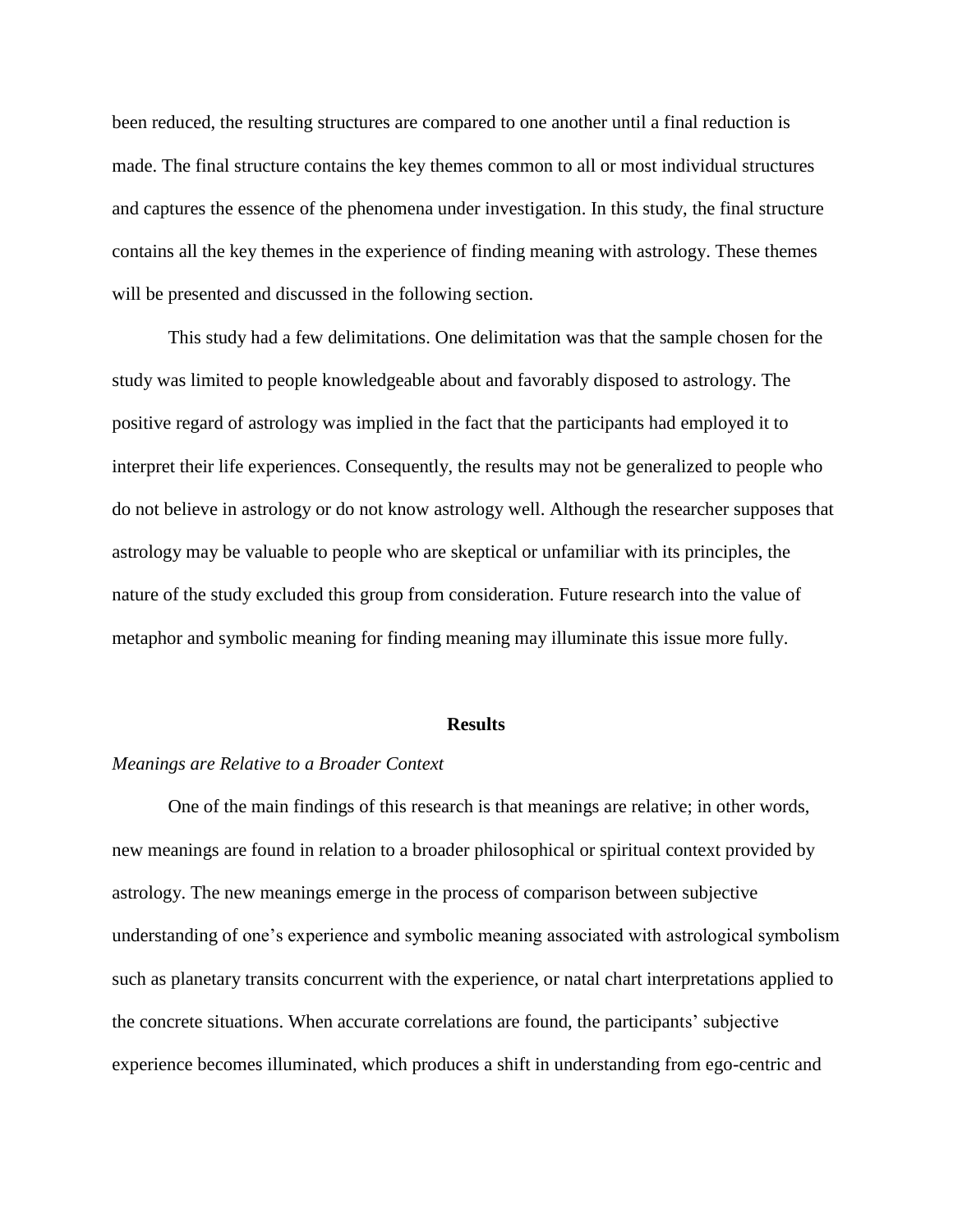subjective to a broader, Universe-centric perspective. A few examples from the narratives shared by the participants will illustrate this theme.

For example, MaryAnn was deceived in financial matters by someone she had trusted. She later made sense out of this experience by correlating it to the transit of Neptune over her natal Mercury. MaryAnn saw it as a process during which she had to overcome confusion, lack of mental clarity, deception, and change her response to a very challenging situation. Similarly, Iris understood her challenging experience of being committed to a mental health institution when she reflected on the meaning of Pluto transit over her natal Sun. She viewed Pluto as a "destroyer" of her old sense of self, devastating her life but ultimately bringing her on the path of psychological healing and a new professional purpose. Astrology provided a unique framework within which the participants' challenging experience had a positive purpose.

### *Astrology as a System of Guidance*

The second finding of this study is that astrology is utilized as a system of spiritual or philosophical guidance, for understanding the participant's "life lessons" and intrapersonal and interpersonal challenges and dynamics, as well as finding a sense of direction and purpose. Most participants came to astrology not having found a philosophy—a system of meaning—that would enable them to put their life experiences in broader spiritual context. Some participants (Iris, Alex) were exposed to purely materialistic philosophies (that could not explain their internal experiences), while others (Hardy) became disenchanted with the religions of their fathers and turned to astrology to find a philosophical system of meaning. For example, Hardy explained how he turned to astrology for a sense of meaningfulness:

I didn't have—and I think this is true of very many people in our Western culture right now—I didn't have a lot of signposts to guide me, having been disenchanted with the belief systems that my forefathers gave me. I had to find my own way. And I think it's important, though, that there is meaning in this life . . . And partly what gives me that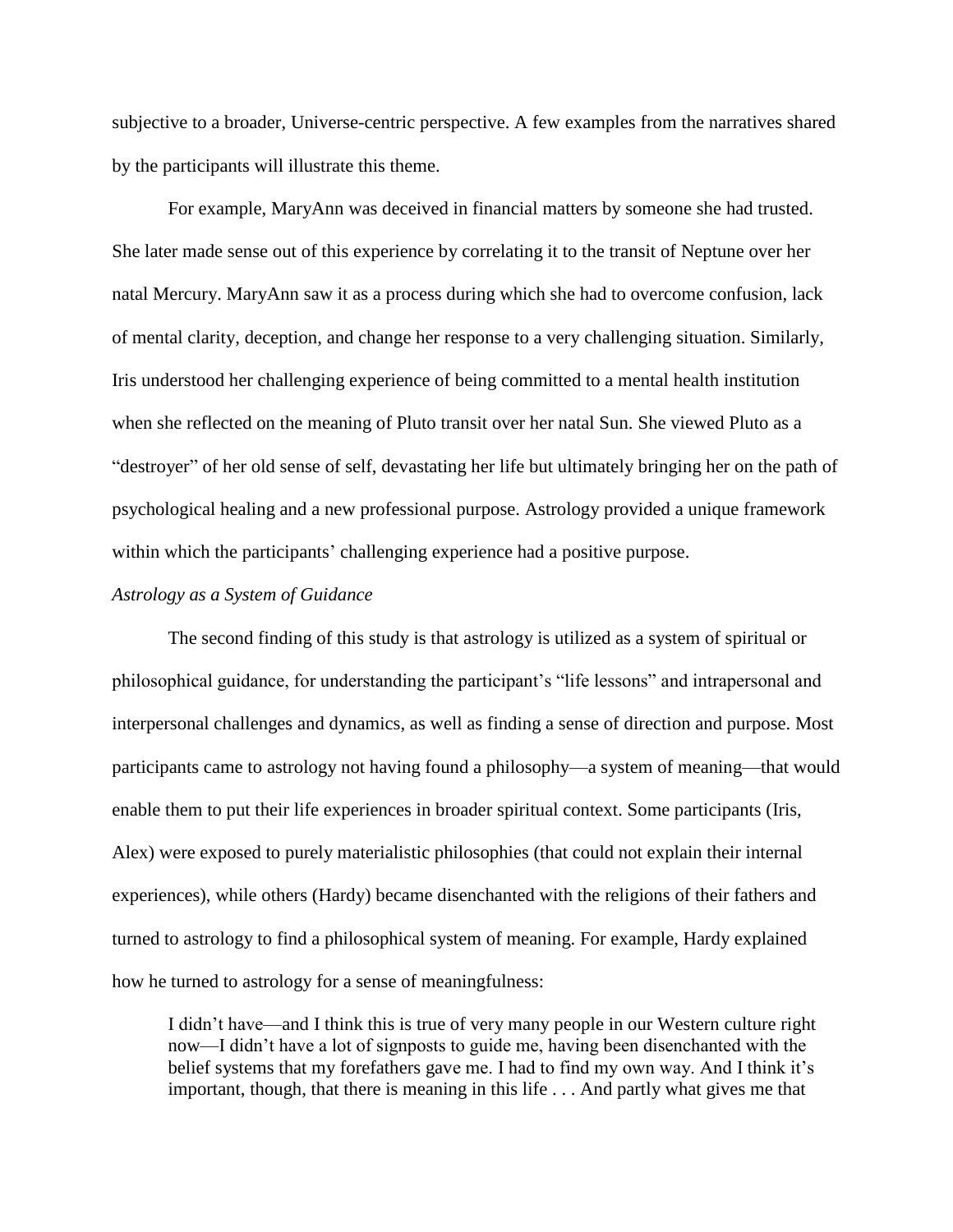feeling of the meaning of life is my studies of astrology and my studies of how the universe seems to chime with the efforts of people as they open themselves to a spiritual direction. So I believe there are no coincidences. I believe everything happens for a purpose. If somebody has a stroke, it might be there's a higher purpose involved and they can benefit from it. So that's a very powerful, useful philosophy and works for me. And a lot of it comes through my work with astrology.

For Hardy and MaryAnn, the professional astrologers, astrology serves as a spiritual

system that informs their philosophy of life. They see the Universe as purposeful, and subject to spiritual as well as physical laws. Individual life purpose is recognized as one's own evolution and betterment. This perspective reduces negative feelings connected with challenging and stressful experiences, which are perceived as ultimately beneficial for the participants.

For instance, MaryAnn sees challenging situations and events in her life as something

that she needed to experience for her evolution and growth. She shared:

I do believe is that we cannot avoid certain lessons. Okay—so I chose to have that experience with my mother. I chose to have that experience with my ex-husband. I did choose that, I do believe that, and I do believe that I chose my birth chart, and I chose those transits to happen when they did to trigger those events because these are lessons that I had to learn. But I don't believe that I was victimized by that, because—I could have been, if I didn't use the energy well, but instead I look at it as an opportunity to grow as a person and to grow in my own level of awareness.

The participants tend to attribute positive meaning to even the most challenging events when

they view them as necessary and serving their higher good.

*Psychological Benefits: Self-Identification, Self-Validation, and Others*

The study of astrology provides a number of psychological benefits for the participants.

All of them are particularly interested in gaining in-depth self-knowledge. Recognition of the

most essential psychological qualities is a valued psychological process that contributes to self-

identification and self-validation. Self-understanding eases inner tensions, promotes self-

acceptance, and often encourages positive changes in behavior. For example, Alex stated: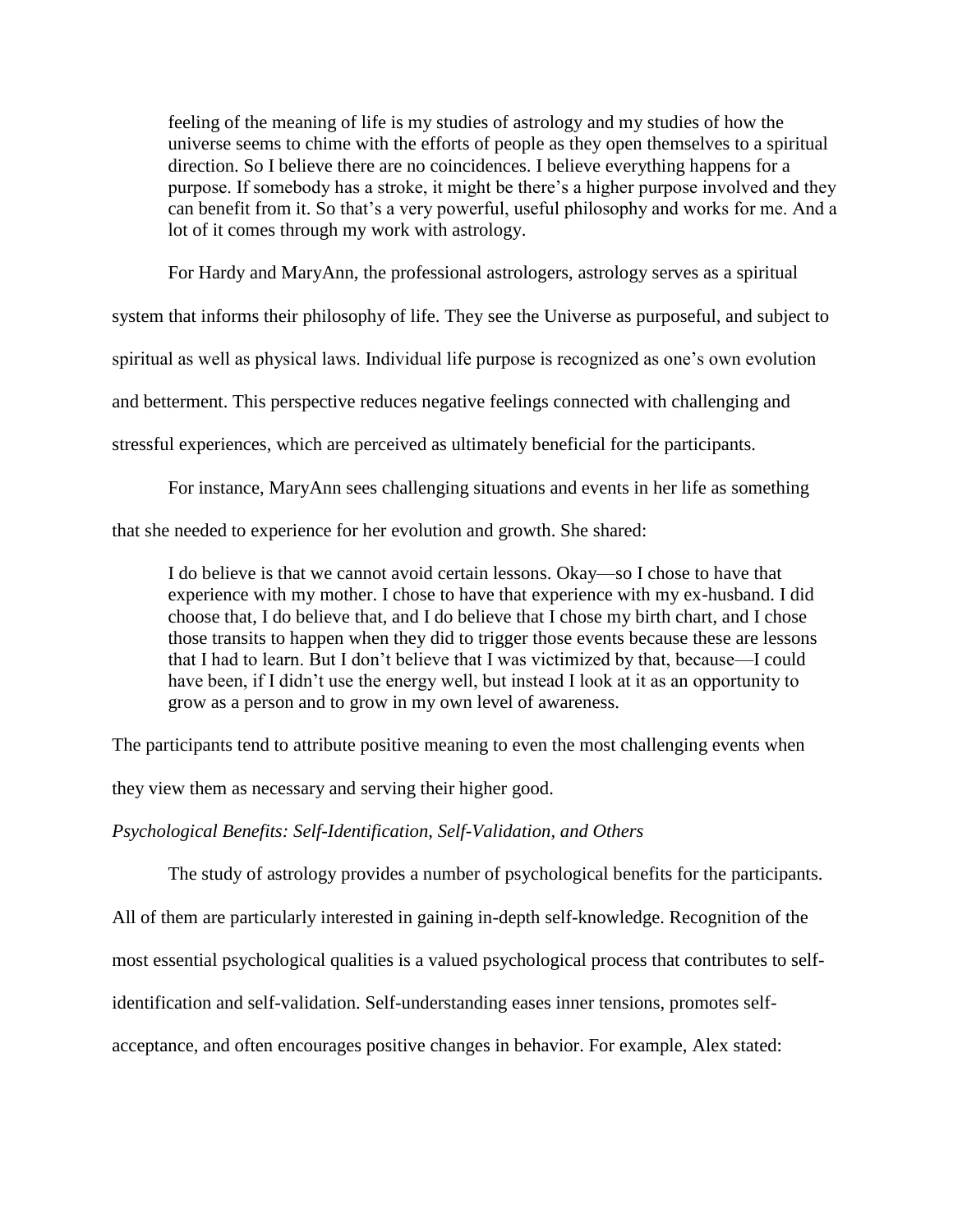I used my birth charts to understand my character tendencies or temperament. For instance, one of the aspects I have [is between] Saturn in Aries and Moon in Sagittarius. I use it kind of to explain my drive for independence and freedom. At the same time, there are upsetting tendencies, like the Neptune rising in Scorpio. It leads toward a tendency towards idealism, daydreaming, and also romanticizing. And it actually tends to upset or counteract the fiery tendencies.

All four participants look to astrology for positive encouragement, psychological support, and a sense of hope. Three out of four participants reaffirm their talents and a sense of purpose. All participants view astrological knowledge as psychologically beneficial, although Iris fears that over-conceptualizing her experiences with astrological meanings would distract her from gaining insight from living in the moment. At the same time, when she finds affirmation of her qualities or positive encouragement, she finds astrology beneficial.

In spite of a positive evaluation of astrology's benefits, two out of four participants experienced uncertainty and fear when faced with ambiguous or negative interpretations. For example, MaryAnn feared that the placement of Uranus on the descendent of her natal chart represented a sudden separation and even the possible death of her husband.

### *Meaning and Perceptions of Certainty/Uncertainty*

Astrology is reassuring for all participants when it reduces uncertainty. Coping with challenging experiences is easier when their timing and duration can be approximated and their archetypal nature understood. MaryAnn provided the following explanation:

The more I use [astrology], the more I can see the cyclical patterns of when something will begin and when it will end. So right now, for example, I am going through a significant legal battle and a divorce. And I am using astrology to track my cycles and to see that, yes, there will be an ending to this. And what I am tracking is, transiting Pluto is now square my natal Venus, [and] transiting Saturn is opposing my natal Venus at the same time. This is a very difficult time for love and money, when Venus is afflicted. But I can see, as an astrologer, when these cycles would end, and that helps me know that, okay, my divorce and the finances will be settled by this time.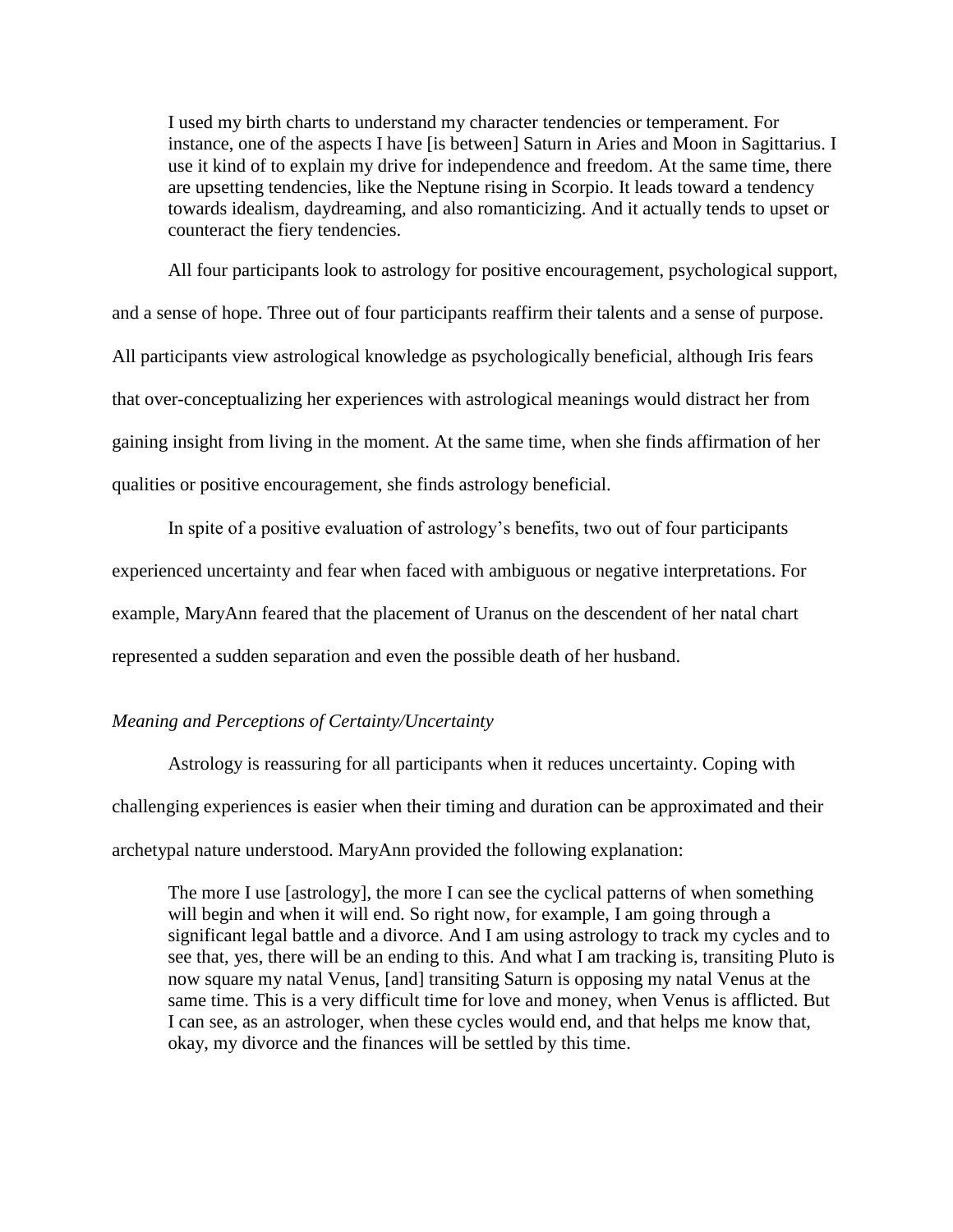The occasional ambiguity about astrological meanings and negative interpretations produces feelings of anxiety. This usually coincides with attributing unfavorable literal meanings to astrological symbolism, or self-identification with undesirable qualities. For example, Iris sometimes identifies with the negative interpretations of her chart. She explained:

I think [I often] constrain myself or judge myself or [am] being harsh on myself…. Or I take the idea of having a chart ruler in detriment and use it to make myself feel bad. Also, the Moon in a masculine sign, I use that to make myself feel bad. And then all those planets in the third house—oh, it's weak. I can really judge myself in a spiritual way with those kinds of pronouncements, and so I have to really—I can say I should be careful around it, but I'm not careful around it. I'm really hard on myself with those things.

Finding meaning as a process, however, reduces negative feelings of uncertainty and anxiety. Finding meaning occurs when a specific experience is understood as a purposeful component of a larger schema with which it is interrelated.

### *Symbolic Retrospective Process*

The participants most often derive meaning from astrological symbolism by applying it to

past experiences in hindsight. Alex shared:

One thing I am doing in most cases, unless something is very outstanding, I try to use astrology more in retrospect, to make sense of events that happened . . . in [the] recent past. Unless something extreme [is going on], I try not to base my behavior in the future based on astrological predictions, because I am afraid that part of it [laughing a little] may be a self-fulfilling prophecy, that to some extent I may create my future. And I am even resistant to the notion of doing that.

Interestingly, the participants turn to astrology for predicting the future infrequently;

more commonly, they apply astrology to past experience, although all four consider transits of planets meaningful for understanding past and future experiences and occasionally use other predictive branches of astrology, such as horary astrology or progressions. No participants base their day-to-day choices and behavior on astrology; rather, they refer to it as a broad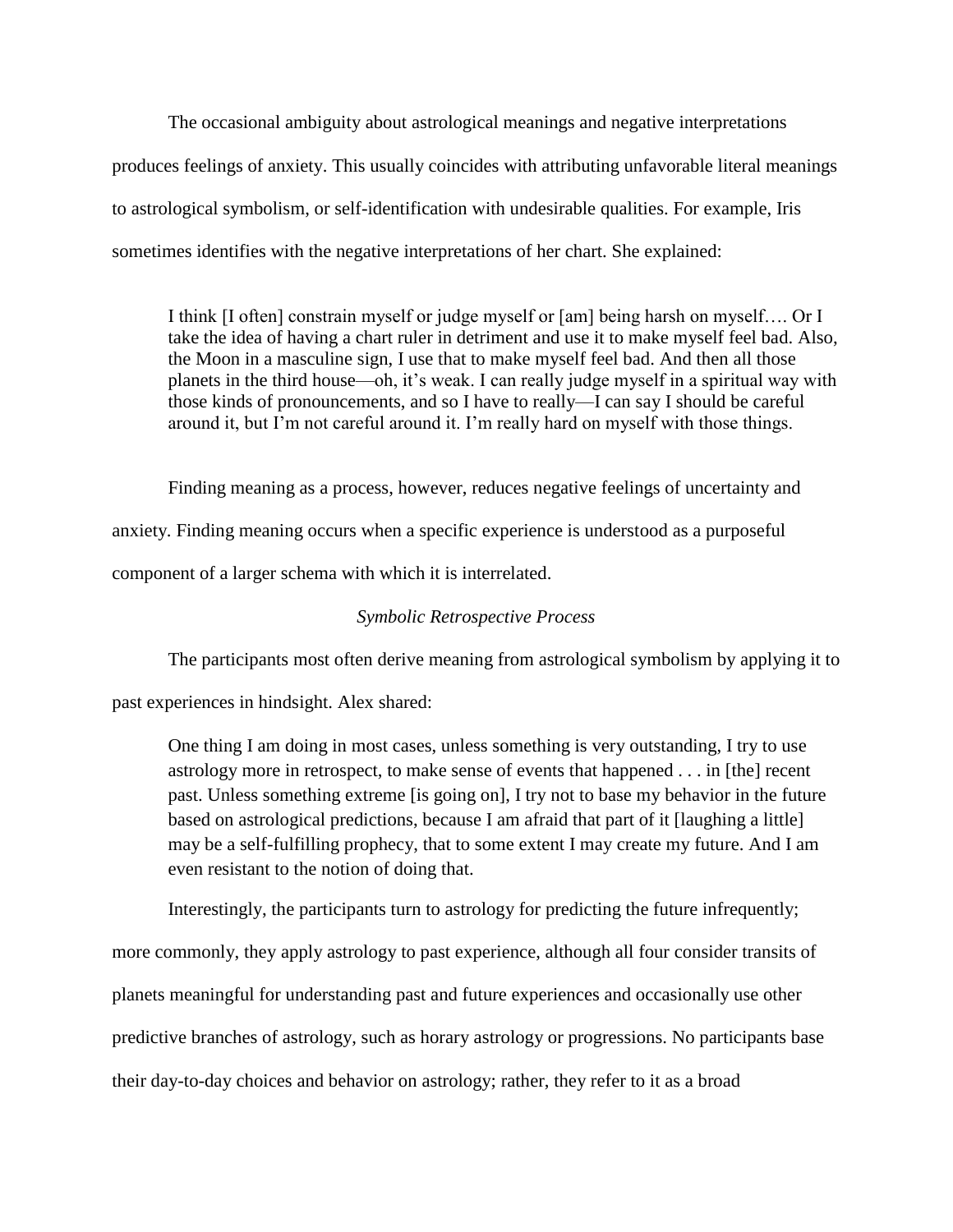metaphorical system to put experiences in perspective. However, the participants' insights gained through astrology often lead to transformation of meaning and changes in their behavior.

### *Symbolic Meanings Are Evolving and Manifold*

The meanings associated with astrological symbolism are evolving, not fixed. They shift from literal to symbolic, from internal to external, and from superficial to more in-depth—and vice versa. Multiple meanings often emerge from the same symbolism, which may represent psychological traits as well as external relationships and circumstances. Astrology is unique for providing symbolism that not only gives archetypal representation of internal and external experiences but implies their deep interconnectedness. For example, MaryAnn explained how the meaning shifted first from literal to symbolic when she considered Uranus on the descendant in her natal chart:

At the very beginning of studying astrology, I saw Uranus right on my descendant, and I thought my husband was going to die; and I got freaked out and I started saying, "Oh, my God, raise your life insurance, you're gonna die." There were so many silly things like that. But since I was so new to studying astrology, I didn't understand that that symbolized an archetype of me projecting my own need to be a free, innovative, individual person onto the spouse; and because I was not in touch with that need, I attracted a disruptive relationship to get me in touch with the fact that I am an unusual person with an eccentric interest. Okay, that's Uranus on the descendant. But that's me. It's my chart.

Over time, meanings tend to become more symbolic and encompass broader understanding of the experience; they also shift as the participant deepens or expands his or her original understanding. Evolving meanings allow for an expanding and evolving self-concept and for changing behavioral dynamics when one recognizes they no longer work.

### *Understanding Self and Others*

All participants employ astrology to evaluate areas of compatibility and tension in

personal relationships, to understand other people better, or to recognize specific patterns in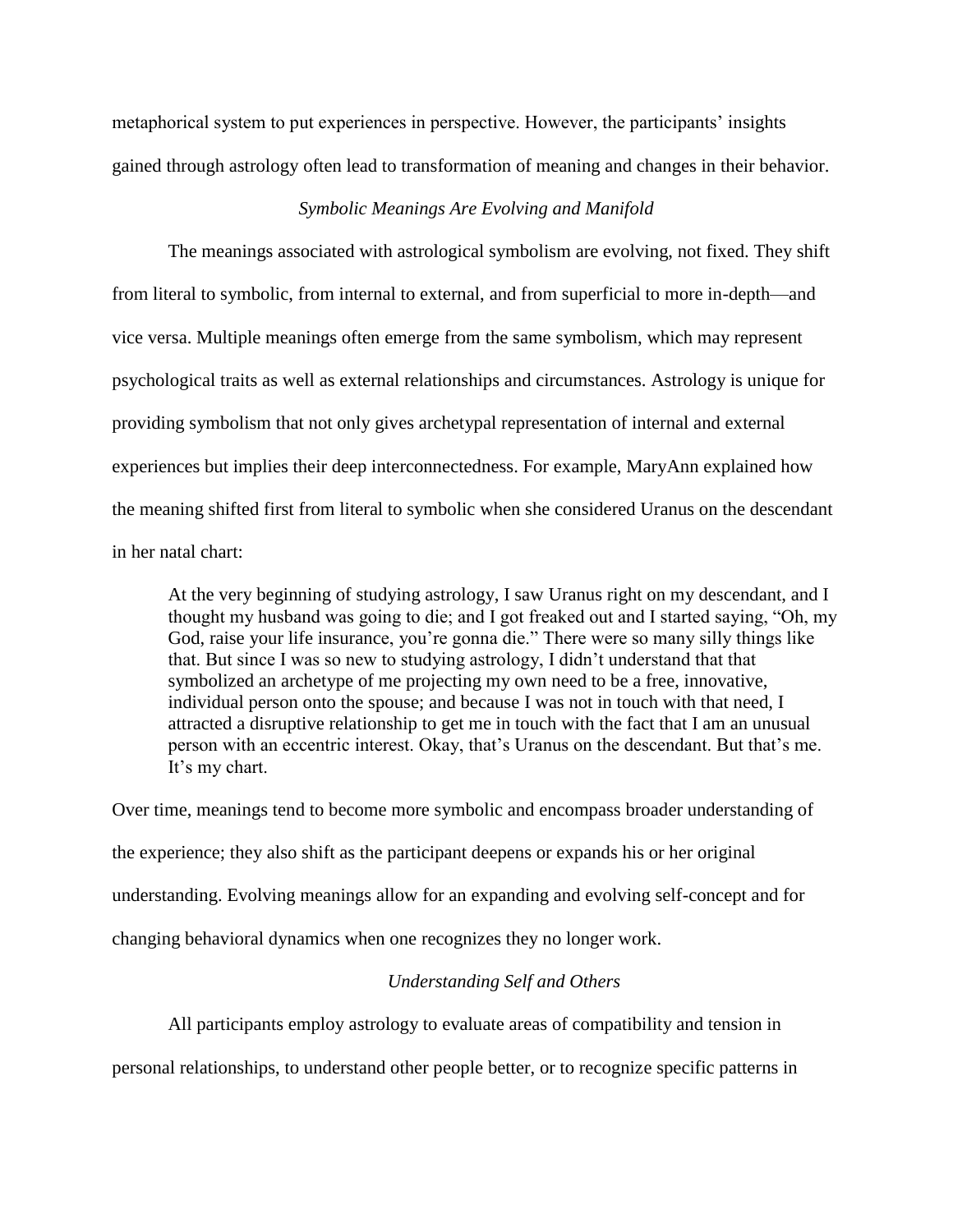relating. Astrology provides another dimension for understanding the potential compatibility between two people, but it does not manifest in a predictable manner for all participants. Alex said*:*

Well, I know sometimes I use astrology to check my compatibility with either a close friend or a dating partner, just to see what kind of tension I may be holding or what compatibility there is. And I found that it works very accurately, and the accuracy is pretty uncanny, because it exactly identifies the compatibility areas, and also there is tension.

Often, meanings are found in retrospect and are not fixed. Occasionally the potential of a new relationship is evaluated*.*

## *Cultural Context*

Two out of four participants consider astrology an important source of archetypal information that applies to individual as well as cultural and social developments. Hardy, for example, is presently working on attributing a new archetypal meaning to recently discovered asteroid Eris by correlating historical and social occurrences of current times to its influence. Iris and Hardy consider the meaning of astrological symbols enigmatic, which draws unending interest to a deeper understanding of their cultural and personal significance. Iris explained:

You know, the planets are very conveniently named for the gods and goddesses. So it's very clear that they have relationships to patterns of energy that are meaningful or significant in groups of people over long periods of time. And you know, when you have that kind of pattern, you can call it an archetype—something that is transpersonal that is influential in more ways than we can understand, but we're always drawn to try to understand them.

Because of its archetypal nature, the meaning found through astrology is applicable to individual experience and to the culture at large.

### *Astrology as a Psychological Tool*

All participants consider astrology an invaluable tool for in-depth psychological work for its sophisticated symbolic representation of psychological dynamics and complexes. Developing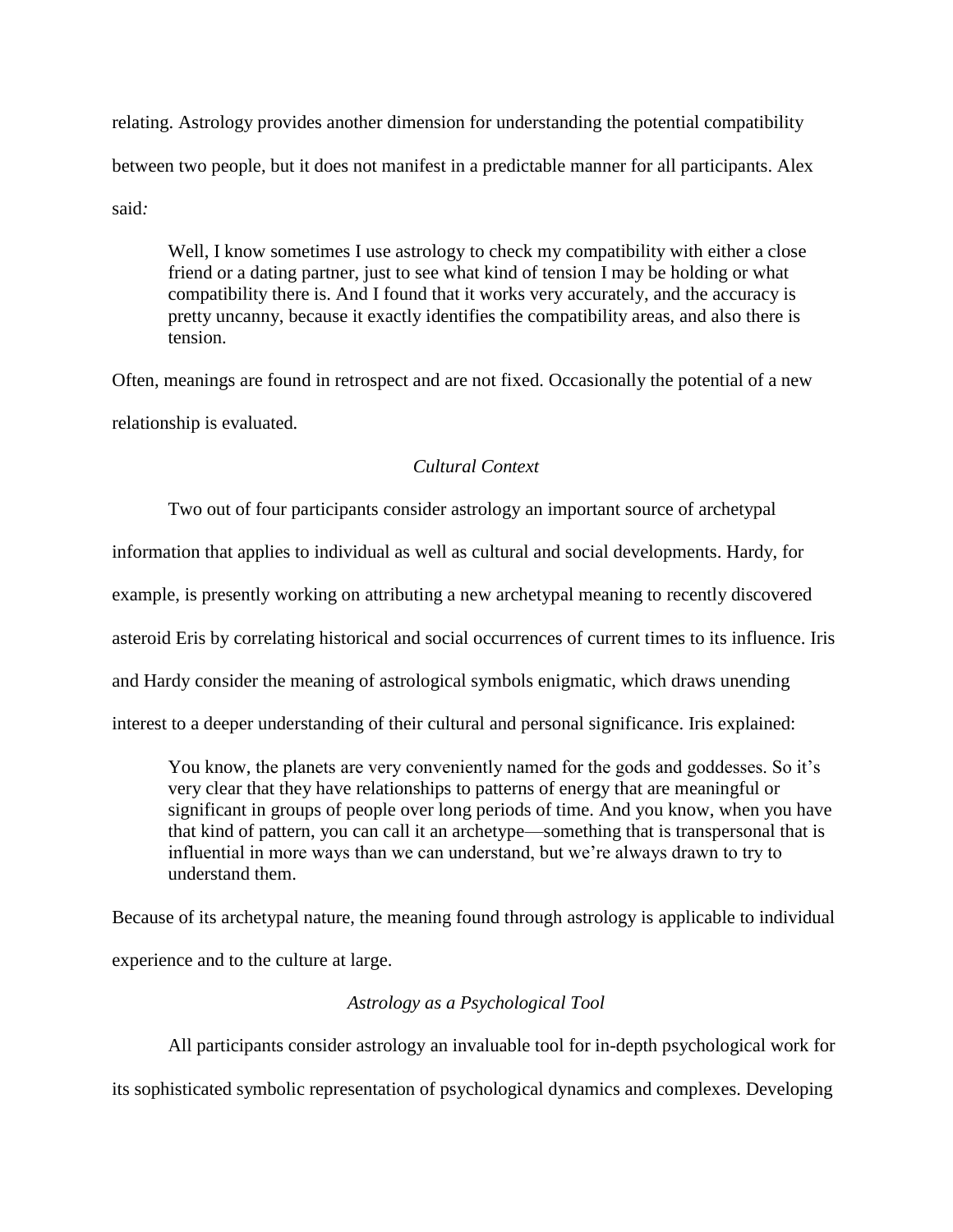self-knowledge, identifying priorities, and becoming aware of the spectrum of possible expression are meanings found through astrology that contribute to healing and internal changes. For example, Iris stated:

I had been going to psychiatrists for years at that point, and never had I had interpretations that felt like they actually had any psychological sophistication or literacy. So in astrology was really the first time, that I had found psychology to offer something. I knew that it could, but it just never had until I found these interpretations and I really liked them.

Recognition of the dominant psychological dynamics may or may not lead to immediate changes in behavior. Some participants feel strengthened psychologically by understanding how to work on personal psychological complexes.

### *Conclusions*

In the introductory stage of this study, two questions were posed: (a) Why do people find astrology subjectively meaningful? and (b) What are the benefits of working with a complex symbol system such as astrology in understanding self and others? Both questions are answered on the basis of this study's findings.

The participants of the current study find astrology meaningful for a multitude of reasons. They typically become interested in astrology after having been unable to find a system of meaning that would provide a broader spiritual perspective on their experiences. All four participants need such a perspective in order to orient themselves amidst chaotic or stressful life experiences, and to find a sense of purposefulness and direction. For example, by reflecting on the archetypal pattern of Neptune in the eighth house of her chart, MaryAnn found meaning in the experiences of being twice deceived in financial matters. Alex gained deeper understanding of his internal psychological dynamics of relating by pondering the significance of the challenging Pluto–Moon and Pluto–Venus aspects in his chart. Iris viewed her stressful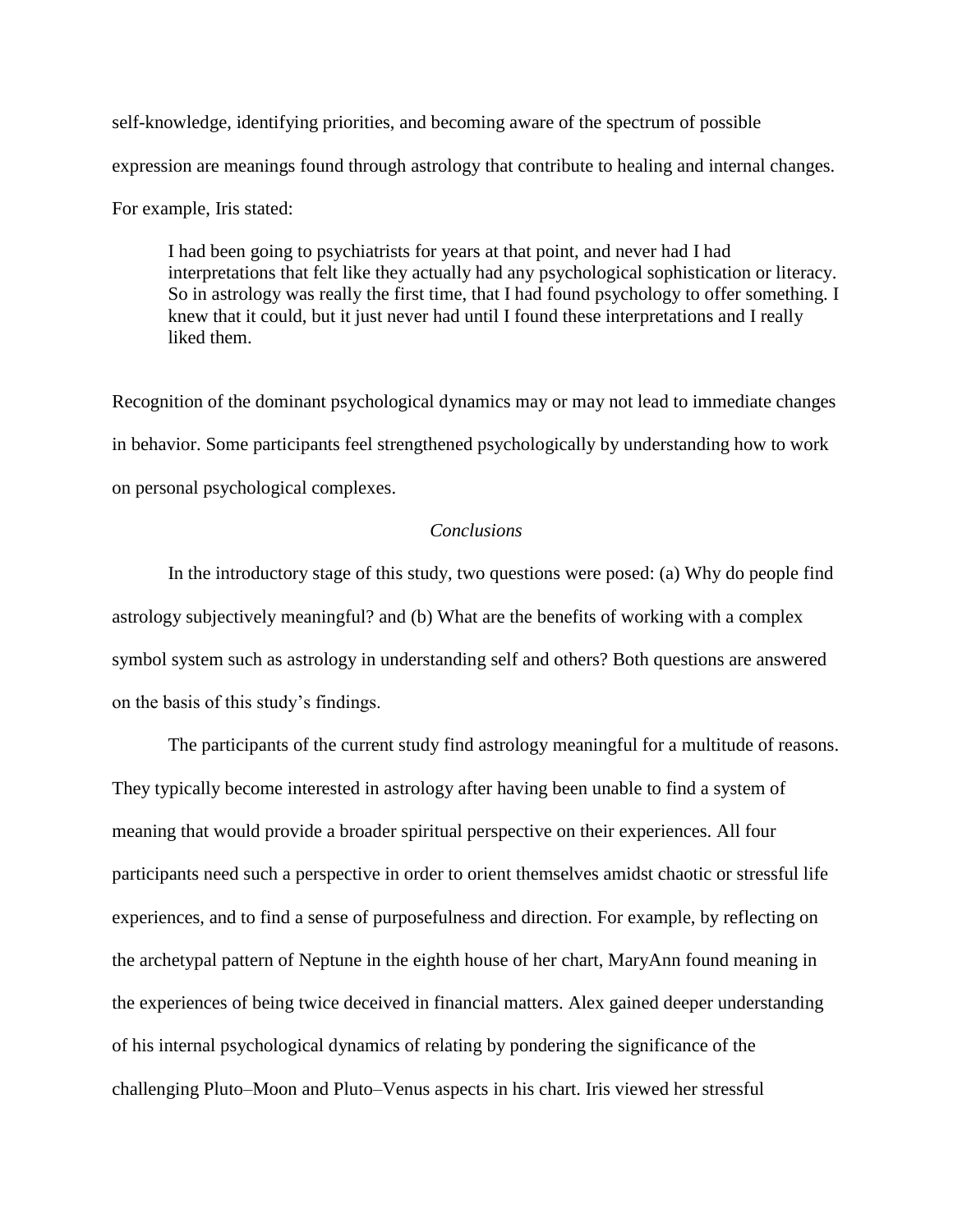experience of being committed to a mental institution as a manifestation of the Pluto archetype destroying her old identity but ultimately leading her in a new direction of growth and healing. Hardy reaffirmed his purpose in life as an educator and entrepreneur and found, in astrology, a spiritually based philosophy of life.

Astrology is a suitable system for philosophical and spiritual guidance because it provides a broad metaphoric, metaphysical, and symbolic frame of reference for understanding life experiences. In addition, astrology provides a symbolic language that is particularly suitable for finding meaning because of its fluidity; holistic, metaphoric, and evolving nature; and plurality. Fluidity is a process that occurs when participants compare the literal and symbolic meanings of a particular experience and, as a result, reorganize their original understanding. This aspect of meaning-making is considered essential by many theorists and researchers of meaningmaking.<sup>10,11,12,13</sup>

All participants began using astrological language quite literally, but over time their understanding evolved and shifted to a much deeper symbolic understanding of their conscious experiences and the unconscious psychological dynamics. Shifts between the literal and symbolic meanings allow for changing perspectives and the alignment of one's subjective experience with the broader archetypal, universal forces. In other words, such shifts enable seeing one's experience as a part of a wider whole. A variety of meanings from global to literal and from internal to external may be derived because of astrology's metaphoric and multidimensional symbolism.

All four participants particularly value astrology as a symbolic system of reference that aids in-depth psychological understanding and evolving self-knowledge. The study of astrology and its application to life experience provide many psychological benefits, including but not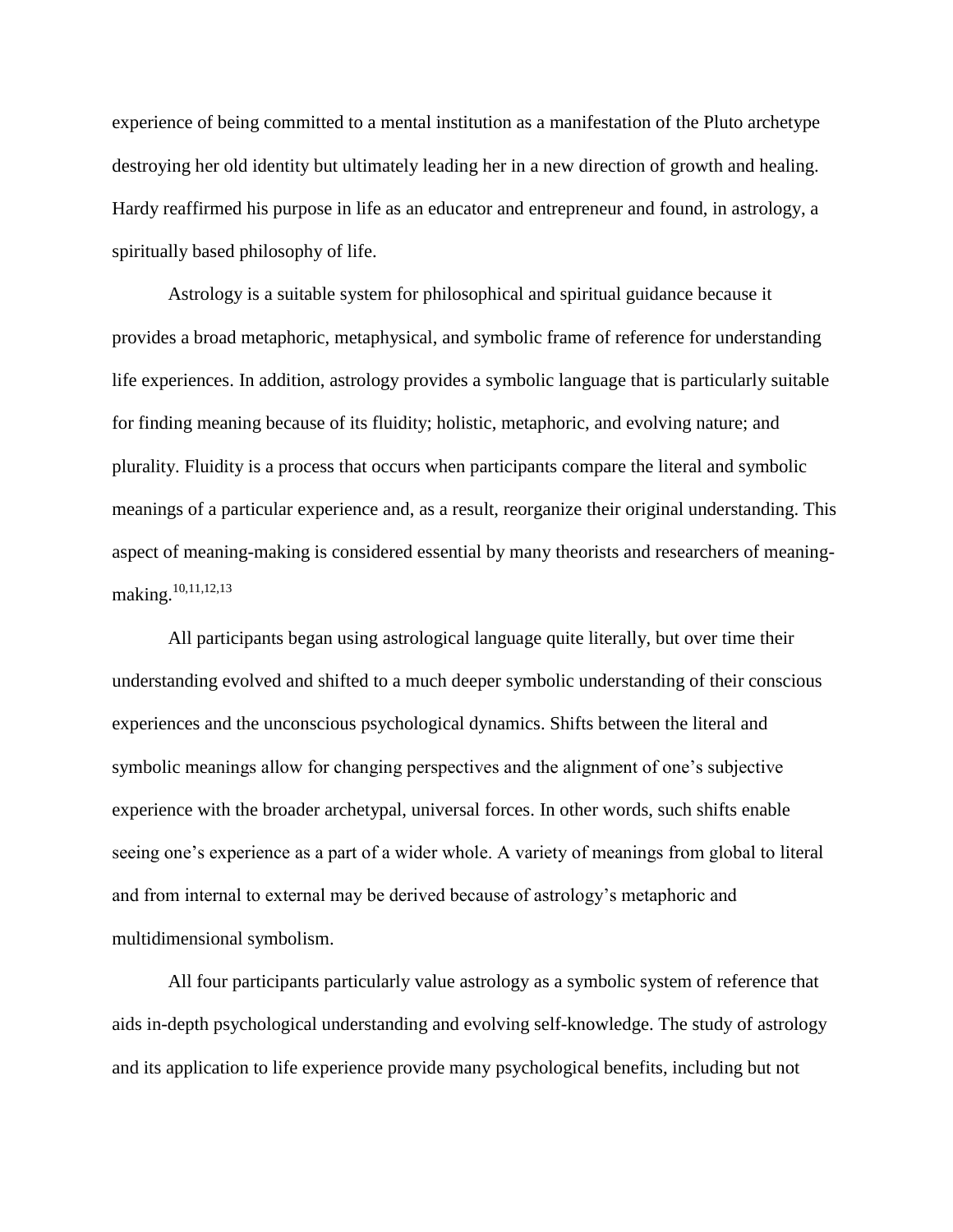limited to self-validation and verification, increased feelings of certainty and purpose, positive encouragement and hopefulness, and a sense of meaningfulness. Feelings of certainty that arise from finding meaning in otherwise ambiguous experiences are psychologically beneficial and indicate that the feelings of certainty and meaningfulness are interconnected. Potential problems likely for people with a less identified or disturbed sense of self include negative identification with undesirable qualities or projected literal negative interpretations, as well as overconceptualization or dependency on concrete astrological meanings.

Working with symbols to construct meaning is particularly beneficial because symbols represent archetypal and cultural meanings that are fluid, holistic, and multidimensional. Comparisons between literal experiences and symbolic meanings enable shifts in perspective from an ego-centered to a broader holistic point of view which, in turn, brings feelings of meaningfulness and psychological wholeness. In addition, astrological symbols allow us to access personal, interpersonal, and cultural archetypes—all three appear to be important for a sense of meaningfulness.

In addition to being potent metaphorical expressions for self-understanding, astrological symbols are commonly used for evaluating key strengths and weaknesses in relationships. Astrological symbols provide an archetypal, symbolic perspective on relationship dynamics, while at the same time capturing some of their concrete and fundamental essences.

In my research, I have shown that meaning-making functions of astrological symbols are helpful for healing and contain numerous psychological benefits. However, the meaning-making function of symbols may be enhanced further by their use within a psychotherapeutic context. For example, Alex had insights into his issue with boundaries in intimate relationships, as symbolized by Venus in Pisces, and his simultaneous desire for freedom and independence, as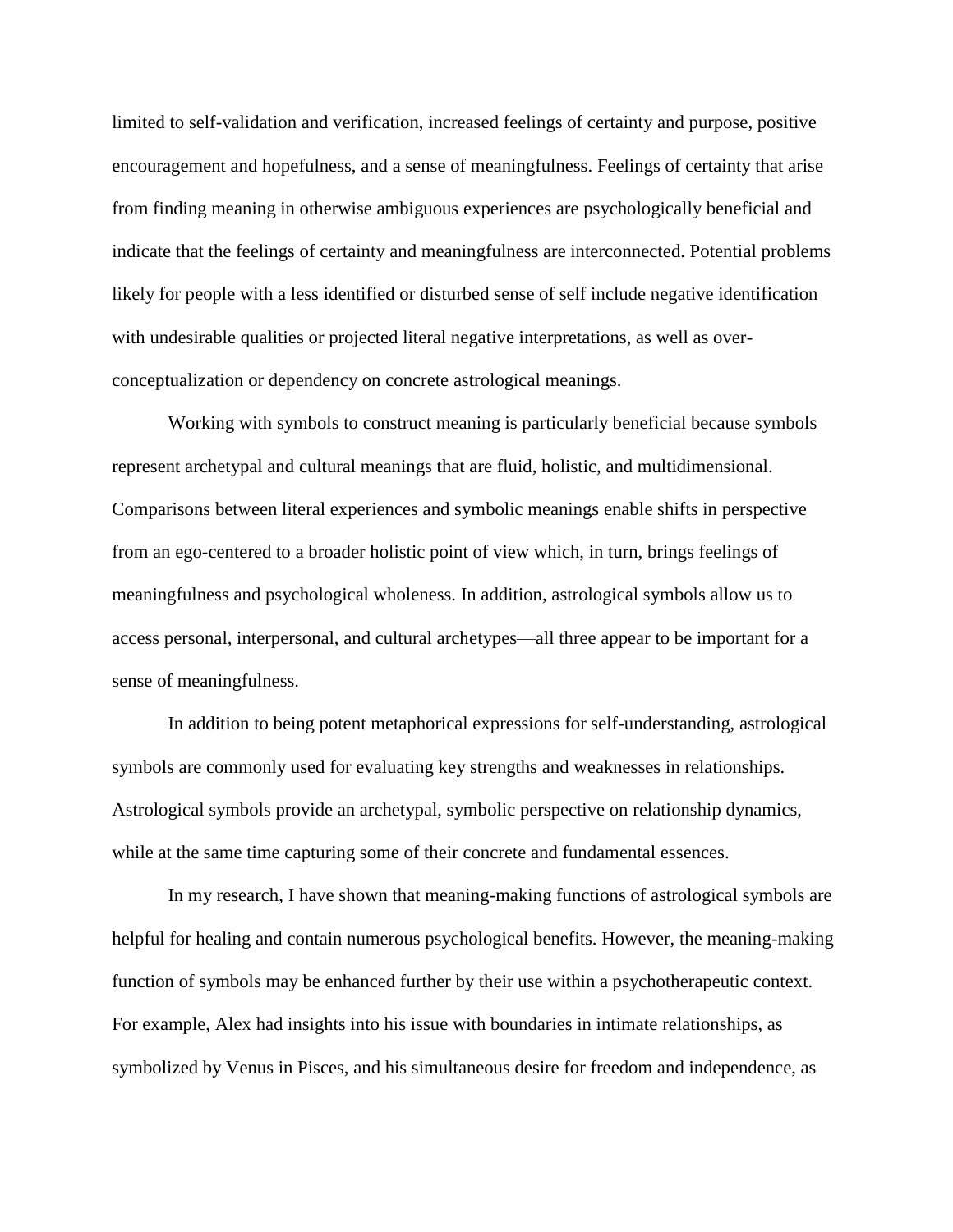symbolized by the Moon in Sagittarius. A psychotherapist may use these symbols for transformative process rather than the merely reflective aspect of finding meaning, which would make the use of astrological symbols more teleological, as opposed to merely descriptive, or etiological.

Noteworthy is the fact that in this study, the participants who were professional astrologers (Hardy and MaryAnn) more frequently referred to astrology for transformation and growth (teleological approach), especially when they employed astrology as a system of guidance. Two other participants (Alex and Iris), who were not professional astrologers but had substantial familiarity with astrology, also looked to it for guidance but most commonly used symbols in an explanatory and descriptive way (etiological approach). Occasionally, the latter two participants had transformative insights and found new meaning in their life experiences, such as when Iris began to consider her experience of being in a mental institution as having a beneficial purpose for her self-understanding and healing. Alex understood the psychological tension in his relationship with his mother that led to the increased efforts in finding balance between his drive for freedom, on the one hand, and intimacy and responsibility, on the other.

It appears that the transformative or guiding element of astrology coincided with increasing knowledge of the subject. In a psychotherapeutic context, the therapist may use a symbolic process to inspire the transformative, teleological aspect of astrology rather than simply describing psychological dynamics and core issues.

At the conclusion of this research project, the author remains fascinated with the particular significance of astrology as a spiritual guidance system and, more generally, with the correlation between a sense of meaningfulness, spirituality, and psychological well-being. Some recent studies have explored the psychological connection between spirituality and stress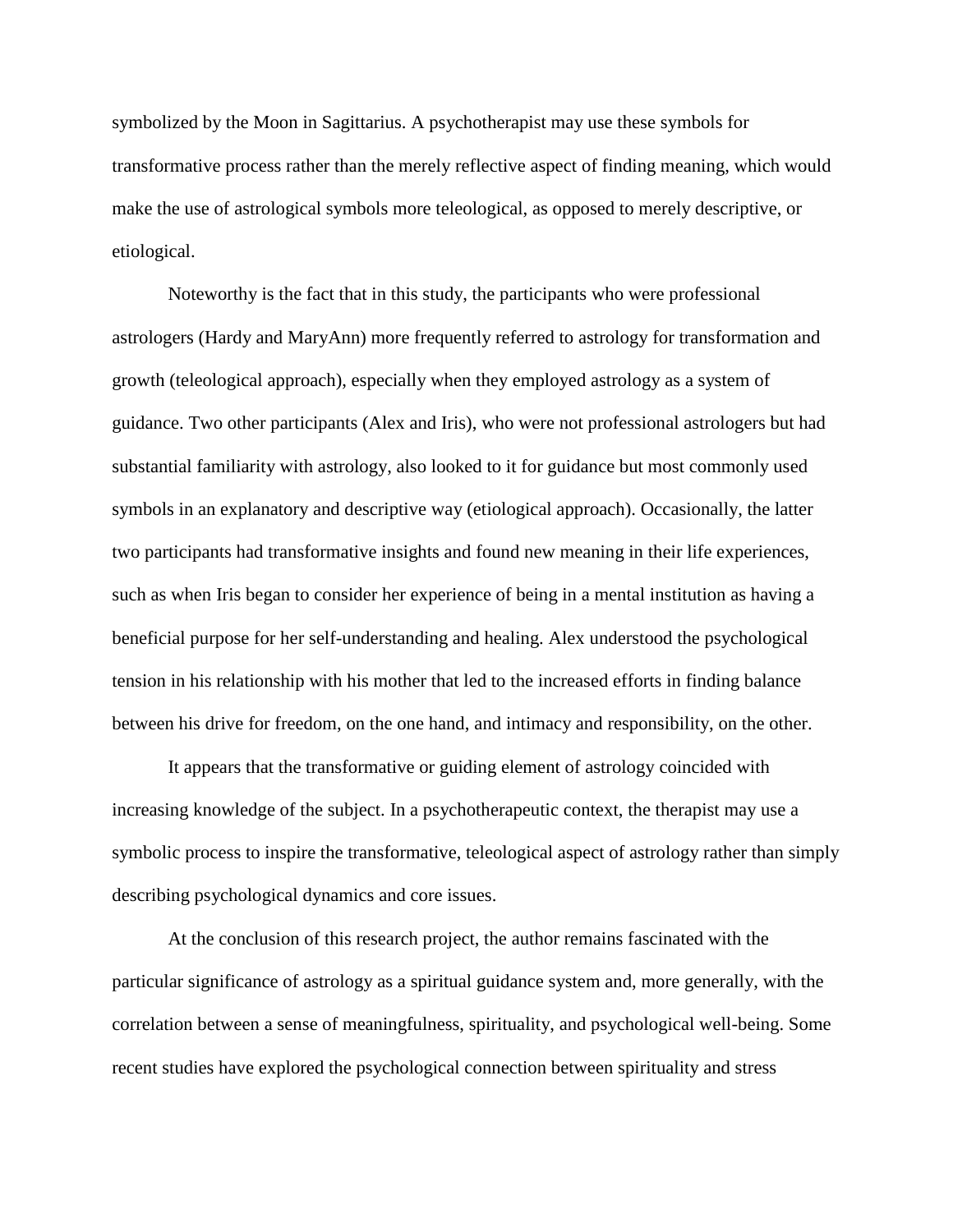adjustment.<sup>13</sup> Future research could explore the essential significance of spirituality for a meaningful perception of life, and feelings of contentment and emotional well-being. Further research may be needed to investigate whether the findings of this study would not significantly deviate between people of different cultural backgrounds, or between those who have an interest in astrology and those who turn to other symbolic methods for finding meaning.

### *References*:

- 1. Lillqvist, O. and M. Lindeman (1998). "Belief in astrology as a strategy for self-verification and coping with negative life-events." *European Psychologist*, *3*(3), 202–208.
- 2. Tarnas, R. (1991). *The Passion of the Western Mind*. New York: Ballantine Books.
- 3. Dean, G., and I. W. Kelly (2003). "Is astrology relevant to consciousness and psi?" *Journal of Consciousness Studies, 10*(6-7), 175–198.
- 4. Frankl, V. E. (1988). *The Will to Meaning*. New York: Penguin Group.
- 5. Valle, R. S., M. King and S. Halling (1989). "An introduction to existential– phenomenological thought in psychology." Pp. 3–16 in *Existential–Phenomenological Perspectives in Psychology: Exploring the Breadth of Human Experience*, R. S. Valle and S. Halling, eds., New York: Plenum Press.
- 6. Giorgi, A. (2009). *The Descriptive Phenomenological Method in Psychology: A Modified Husserlian Approach*. Pittsburgh, Pennsylvania: Duquesne University Press.
- 7. Maddi, S. R. (1998). "*Creating meaning through making decisions.*" Pp. 3–26 in *The Human Quest for Meaning: A Handbook of Psychological Research and Clinical Applications.* P. T. Wong and P. S. Fry, eds., Mahwah, New Jersey: Lawrence Erlbaum.
- 8. Mayer, M. (1977). *A Holistic Perspective on Meaning and Identity: Astrological Metaphor as a Language of Personality in Psychotherapy*. Unpublished doctoral dissertation, Saybrook Graduate School and Research Center, San Francisco, California.
- 9. Kozlova, E. (2011). *A Phenomenological Inquiry into the Process and Effects of Finding Meaning with Astrological Symbolism*. Unpublished doctoral dissertation, Institute of Transpersonal Psychology, Palo Alto, California.
- 10. Fingarette, H. (1963). *The Self in Transformation*. New York: Harper & Row.